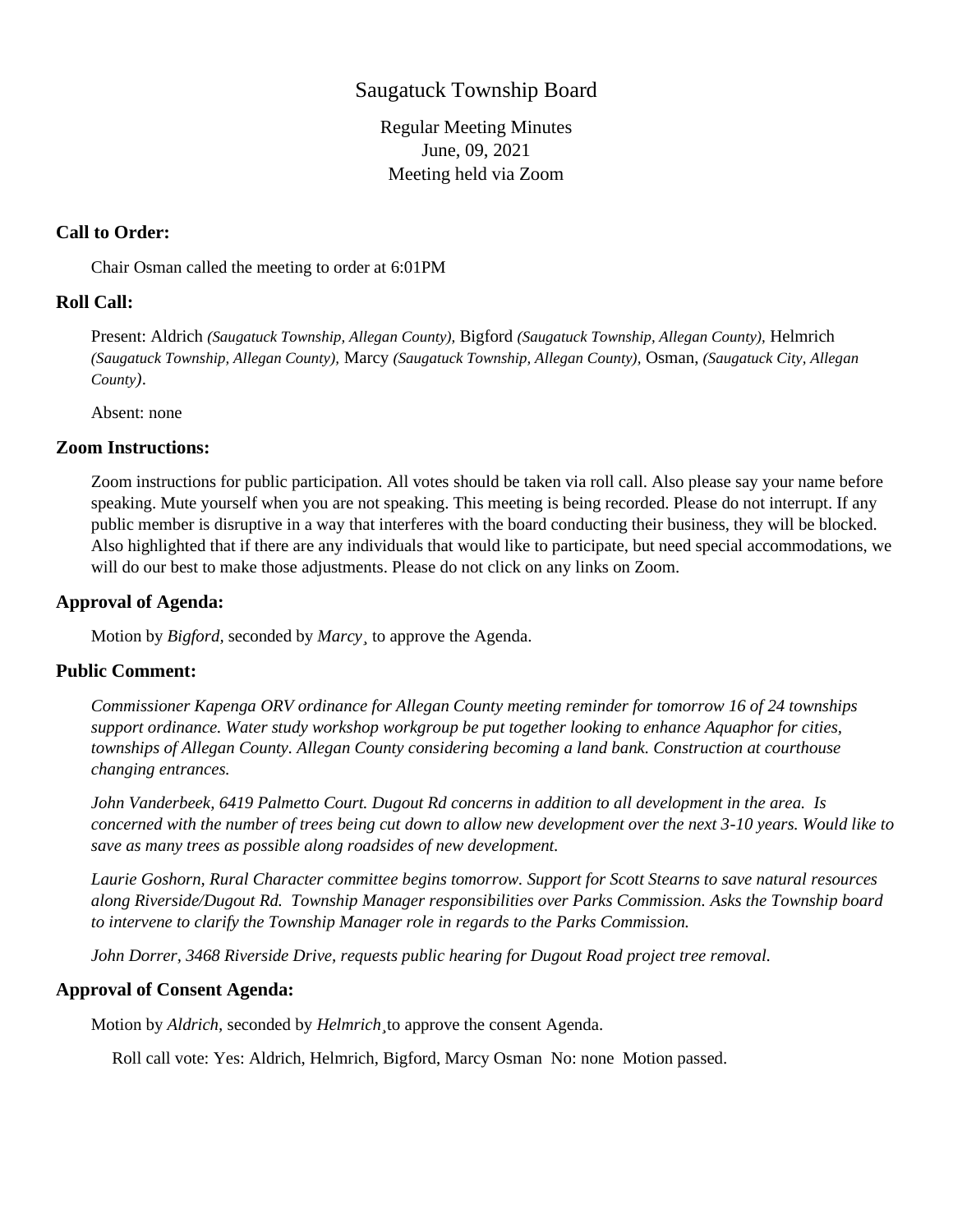## **Public Hearing of Budget FY 2021-2022:**

Supervisor Osman opened the public hearing.

*Treasurer Helmrich commented that code enforcement funds of \$25,000-\$30,000 should be further looked into to help support the zoning administrator and preserve the quality of life within the township. He was hopeful the board would approve in near future with a budget amendment.*

*Bigford supports Helmrich comments. Aldrich supports Helmrich comments.*

Supervisor Osman closed the public hearing.

### **Old Business:**

*135th & 66th St Pond Construction Update:*

*Timeline review, reviewed a memo from Zoning Administrator Wells. Stop order is still in effect for removal of minerals from the site. County and State have issued permits for soil erosion both are out of date but in the process of being updated. Additional call to EGLE today for update. Permit Part 301 Mr. VanHorn has been retracted, permit request for 5 acre pond will be resubmitting. Permit Part 637 to remove the sand from the property and is being expedited. VanHorn has 3 years to complete project, year one has just passed. Recommended by Township Zoning Administrator and Township Attorney that the Township not take additional action at this time. A request was made to the State to be put on the list to receive updates and was informed that that is not the standard operating procedure of the state to notify the local municipality. It is up to the permit applicant and the local municipality to communicate status updates. Future updates will be provided to the board as they are received by the township.*

*Treasurer Helmrich comments to thank Manager Frey and Zoning Administrator Wells. States that the original zoning approval was granted by previous Zoning Administrator and that the current Zoning Administrator is trying to rectify mistakes that were made prior. Hydrological impact from MSU regarding water table impact to neighboring properties. Concerned with how the pond is filled.*

*Bigford commented to thank the team for putting together the timeline of the pond project. States empathy for neighbors and acknowledges the decisions that were made before the current board took office and that the board is doing all it can to prevent these types of things from happening in the future.*

### *Dugout Road Update:*

### *Presentation by Scott Stearns.*

*Gun Lake Tribe tribute, let us maintain and leave the land better than it was left to us. Third generation Riverside Drive resident. Wants to provide the improved road to those that want it, but wants to do it in a way that preserves the natural habitat of the area. Stated multiple examples when the environment and nature was preserved during road projects including Pier Cove, Lucy Street's lack of sidewalks, McEnroe 66th St farm house forest, wetland placed into a conservation easement which boarders the proposed project. 18-foot road width is already provided. 6-foot additional clearing is not available without clearing trees. Road commission is not legally required to remove 6'.*

### *Report by Manager Joe Frey:*

*Review of past meetings, survey and voting on project. See attached Dec 2019 Meeting Minutes. Helmrich requested clarification on number of trees to be removed vs how many trees will be kept. Marcy requested clarification regarding reasoning for the 6-foot clearing on each side of the road. Fire Chief Janik commented that the STFD only needs 20-foot clearance and supports the residents request to save the trees. Marcy; how many residents contacted ACRC? Project research began in 2019 with only 6-7 making contact while there are 23 property owners to be impacted by construction. Manager Frey clarified that this project is not for asphalt, but for millings. Helmrich*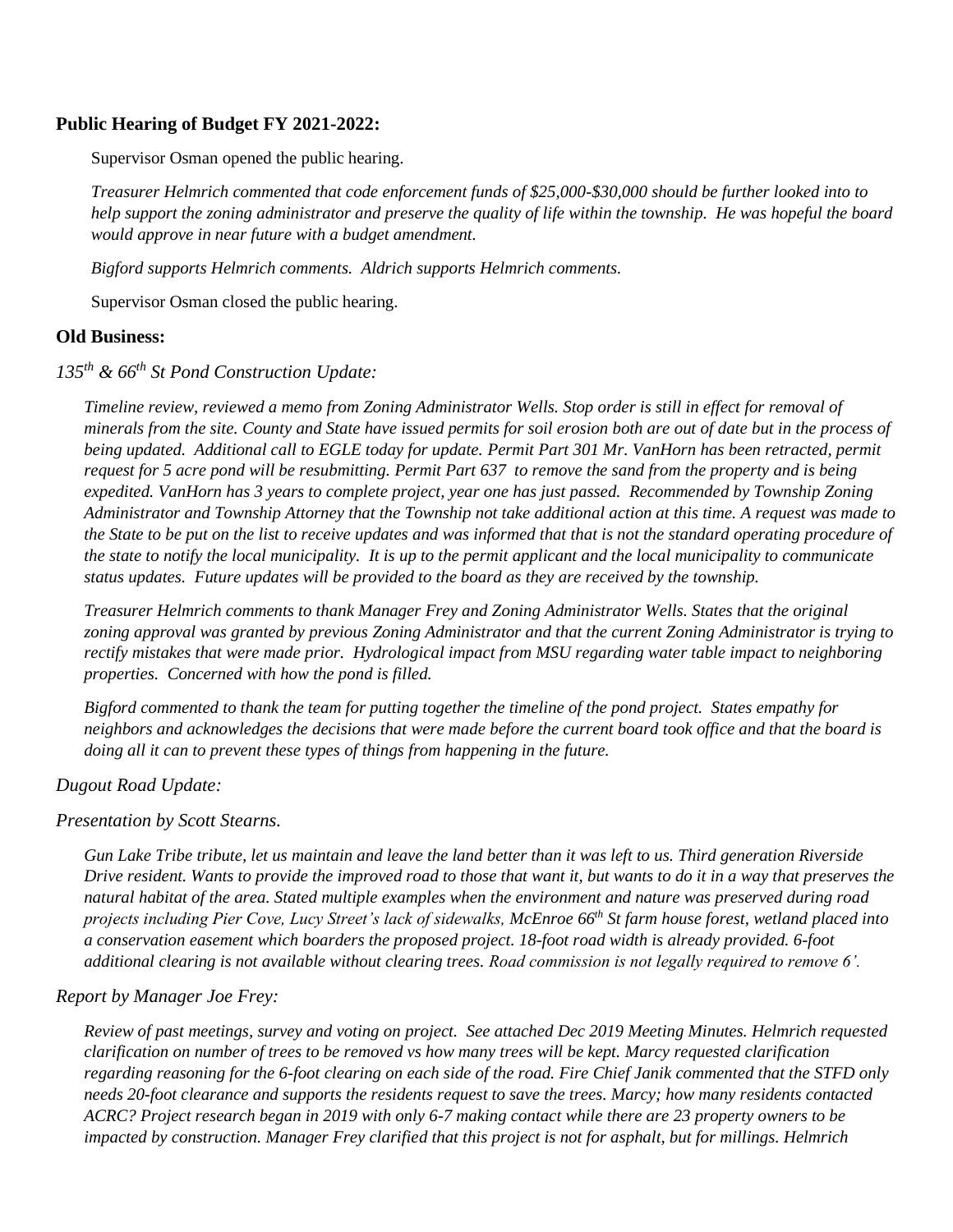*mentioned the Planning Commission Rural Character & Conservation special subcommittee and its intentions to implement a stronger tree ordinance and request impact knowledge on the McEnroe Nature Preserve from this road project and states that he would like more time to ask questions.*

*A motion by Commissioner Helmrich, Seconded by Marcy to table to allow for a special meeting and hearing in two weeks for additional questions to be asked.*

*Roll Call Vote: Yes: Helmrich, Marcy, Aldrich. No: Bigford, Osman 3-2, motion passed*

#### **New Business:**

*Agenda Item 1: Tri Community Recycling Committee*

*Update from Ms. Lewis.*

*Battery buckets have arrived and been delivered. TCRC will provide publications for the township to share. Two rounds have been approved. Looking to expand the household hazardous waste day thru grants from EGLE. No questions or public comments.*

*Agenda Item 2: Don Schipper Request*

*Manager Frey introduced the agenda item. Mr. Don Schipper, 236 Culver, Inc., has requested that his utility installment plan due date for property at 2846 Hercules Ct. be extended to two installments. One would be November and the other December. Per the signed agreement his current invoice is \$29,145.06 and is due June 30, 2021. He is asking for the payment due date be extended till November and December to each be \$14,572.53. His letter is attached*

*Motion by Commissioner Aldrich, Seconded by Bigford to approve payment extension as presented.*

*Roll Call Vote: Yes: Aldrich, Bigford, Helmrich, Marcy, Osman No: None 5-0, motion passed.*

#### *Agenda Item 3: FY 2021-2022 Budget Adoption*

*Manager Frey highlighted the budget workshop along with some of the top projects and goals of the township for this year. No board questions or comments.*

*Motion by Commissioner Marcy to adopt the proposed FY 2021-2022 budget, as presented, and Resolution No. 2021- 03, as resolution to establish general appropriations for Saugatuck Township, Seconded by Helmrich.*

*Roll Call Vote: Yes: Marcy, Helmrich, Bigford, Aldrich, Osman No: None: 5-0, motion passed.*

#### *Agenda Item 4: Year End Budget Amendments*

*Manager Frey applauded the difficult year and the lowered spending. Manager Frey commented that anticipated actual utilization of fund balance should be lower than previously projected. Manager Frey stated that the Park Commission requested that any department balance to be transferred to Park Capital Fund, no monies were remaining to be transferred. No board questions or comments.*

*Motion by Commissioner Aldrich, seconded by Marcy to approve and authorize year end budget amendments and interfund transfers as presented.*

*Roll Call Vote: Yes: Aldrich, Marcy, Osman, Helmrich, Bigford No: None: 5-0, motion passed.*

#### *Agenda Item 5: Road Millage #1 Renewal*

*Manager Frey gives a review on previous board discussion on the road millage and intentions to allow a public vote on November ballot. No board questions or comments.*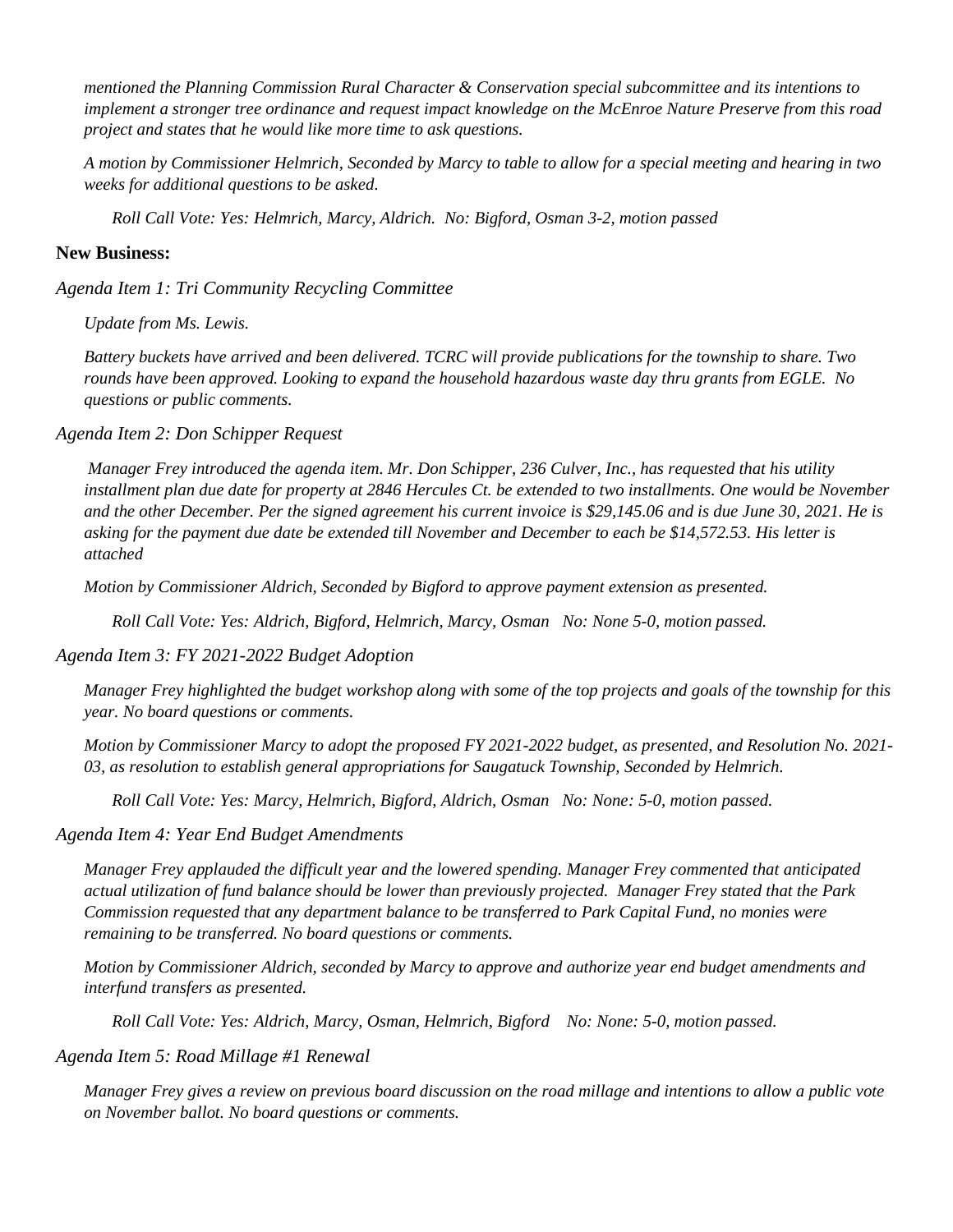*Motion by Commissioner Marcy, Seconded by Bigford to approve the adoption of Resolution 2021-04: Road Maintenance Renewal Proposition as presented, to place a ballot proposal on the ballot for the November 2, 2021, to renew the millage proposal that was previously approved by Township electors to raise funds to pave, repair, construct, or reconstruct roads, bridges, or drainage structures.*

*Roll Call Vote: Yes: Marcy, Bigford, Aldrich, Helmrich, Osman, No: None: 5-0, motion passed.*

### *Agenda Item 6: Mike McGuigan Resignation from KLSWA*

*Manager Frey stated he received a resignation letter from Mike McGuigan from the Kalamazoo Lake Sewer and Water Authority.*

*Motion by Commissioner Aldrich, seconded by Marcy to accept the resignation of Mike McGuigan from the KLSWA and motion to appoint Joe Frey as representative to the KLSWA Board.*

*Roll Call Vote: Yes: Aldrich, Marcy ,Helmrich, Bigford, Osman No: None: 5-0, motion passed.*

### *Agenda Item 7: Fire District Budget Approval FY2021-2022.*

*Helmrich requests update on unionization of the STFD. Chief Janik states the vote has taken place and currently waiting on attorney review for unionization of 5 STFD employees. This will not have any impact on the township budget.*

*Motion by Commissioner Helmrich, Seconded by Aldrich to approve the FY 2021-2022 Saugatuck Township Fire District budget, as presented.*

*Roll Call Vote: Yes: Helmrich, Aldrich, Bigford, Marcy, Osman No: None 5-0*

*Agenda Item 8: Public Meetings*

*Manager Frey states that this item is brought to the Boards attention as the Manager stated that he would put it on the agenda as regulations changed regarding COVID-19 restrictions and its impact to public meetings.* 

*Supervisor Osman notes that Saugatuck City will soon vote on to extend Zoom meetings through the end of July 2021 then if nothing changes go back to in person meeting.*

*Treasurer Helmrich noted that budget workshop and sub committees have been in person and are much easier. Clarifies that Saugatuck City is planning to do a hybrid in person and Zoom meeting between now and end of July 2021.* 

*Trustee Marcy requests option of hybrid meetings for Saugatuck Township.*

*Manager Frey suggests starting in person meetings while looking into the options and costs to implement a hybrid system.*

*Motion by Marcy, Seconded by Helmrich to hold in public meetings at the township hall effective immediately.*

*Roll Call Vote: Yes: Marcy, Helmrich, Osman, Bigford, Aldrich No: None: 5-0, motion passed.* 

*Agenda Item 9: Personnel Handbook Policy Amendment: Dental Insurance*

*Manager Frey states that the Board previously approved Dental Insurance for full time employees. This Amendment will remove the dental stipend allowance but keep vision allowance in handbook.*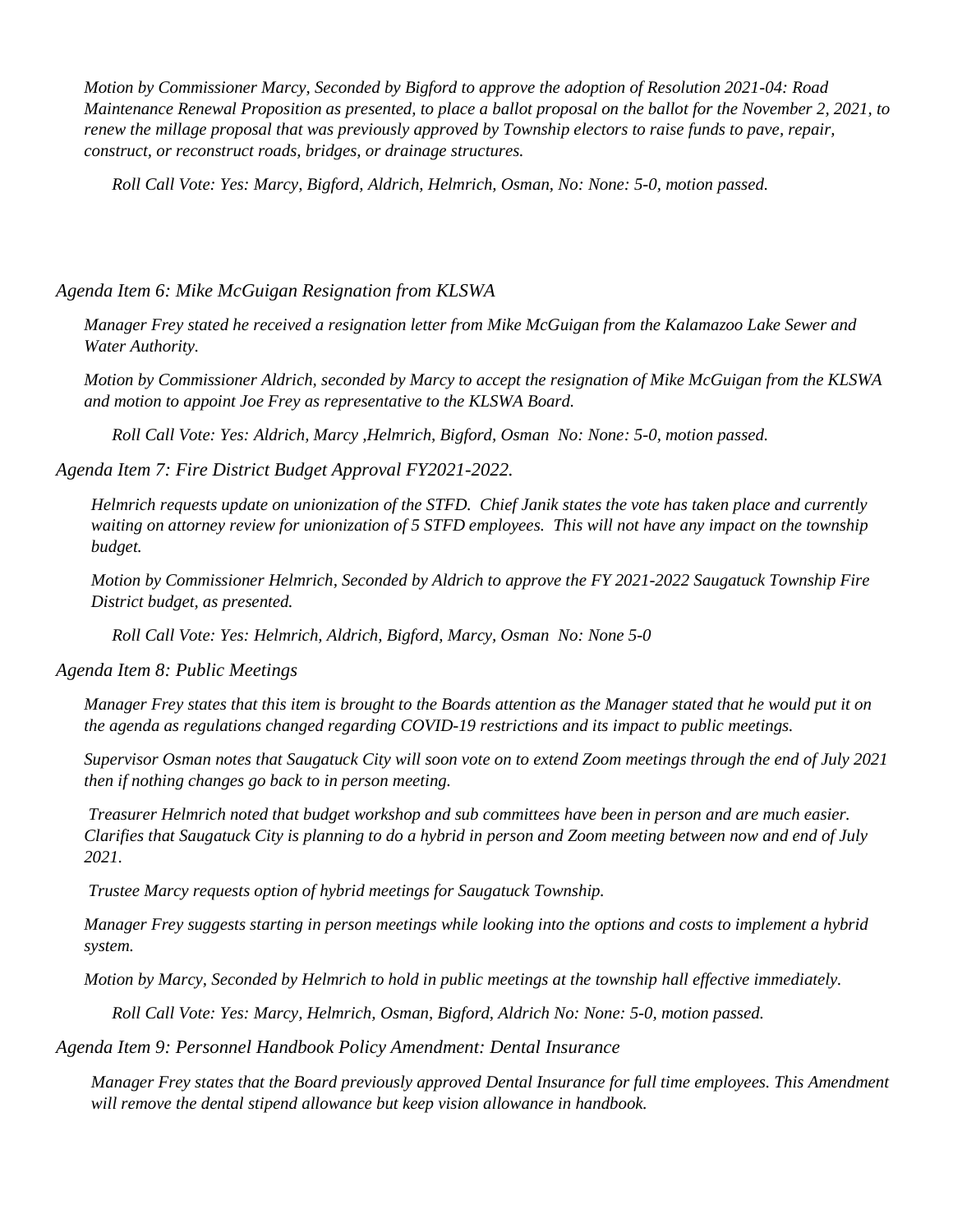*Motion by Commissioner Bigford, seconded by Marcy to approve the amendments to the Township Personnel Policy Handbook as presented.*

*Roll Call Vote: Yes: Bigford, Marcy, Aldrich, Helmrich, Osman No: None: 5-0, motion passed.*

*Agenda Item 10: Old Allegan/Blue Star highway Road Study*

*Saugatuck Township Board request that the Allegan County Road Commission conduct a traffic study at the corner of Old Allegan and Blue Star Highway to determine the need for a traffic light and requests that the Allegan County Road Commission place a traffic light at the corner at the conclusion of said study.* 

*Manager Frey comments on recent auto accidents at the intersection of Old Allegan and Blue Star Hwy where 20 accidents have been reported since 1999 and the options that can be taken by the township board. Aldrich notes that the hands of the township board are tied due to it being a county road. Marcy comments that the traffic is worse and does not belief it is due to expressway construction. Visibility is poor adding in the traffic bad combination. Chief Janik is grateful for the township investigation request. Notes that this intersection is very dangerous and will not stop until a resolution is found.*

*Motion by Commissioner Aldrich, seconded by Marcy to adopt Resolution No. 2021-05 as presented.*

*Roll Call Vote: Yes: Aldrich, Marcy, Helmrich, Bigford, Osman No: None: 5-0 motion passed.*

## *Agenda Item 11: COVID 19 Year End Staff Reimbursement*

*Manager Frey suggested reimbursement to cover the personnel expenses obtained by full time employees as the result of working from home during COVID lockdowns. He also stated that this would be only for full time employees, the Township Manager would not be included.*

*Motion by Commissioner Bigford, seconded by Aldrich to authorize the one-time \$1,000 payment for reimbursement per full time staff person for COVID-19 costs from working at home.*

*Roll Call Vote: Yes: Bigford, Aldrich, Helmrich, Marcy, Osman No: None 5-0, motion passed.*

### *Agenda Item 12: County ORV Notice*

*Manager Frey introduced the agenda item. The item is before the Board for review as the Board recently opted to not create and Ordinance. Manager Frey stated that municipalities are not given an option to opt out of the proposed county ordinance. Manager Frey will attend the county meeting and update the board as to the results.*

*Motion by Commissioner Aldrich, seconded by Marcy move to send letter as presented to the County Commissioners.*

*Roll Call Vote: Yes: Aldrich, Marcy, Osman, Bigford, Helmrich No: None: 5-0, motion passed.*

### **Treasurer's Report: June 9th, 2021**

Treasurer Helmrich reviewed his report to the Board.

### **Committee Reports:**

Road Commission: Manager Frey updating pdf to go on township website listing upcoming projects.

Fire Board: Aldrich budget and hazardous waste update and discussions.

Planning Commission: Helmrich, first meeting held Monday, May 24th night dedicated to how to use the TEAMS software and how it can benefit the 4 new special committees.

Parks Commission: Manager Frey, working on updating bylaws from 1974. Updating policies and procedures. Dog donation box is fix and installed. Checklist going out soon utilizing TEAMS. Trail embankment repair in the works for next calendar year. Park Chair Searing, Erica Barrman